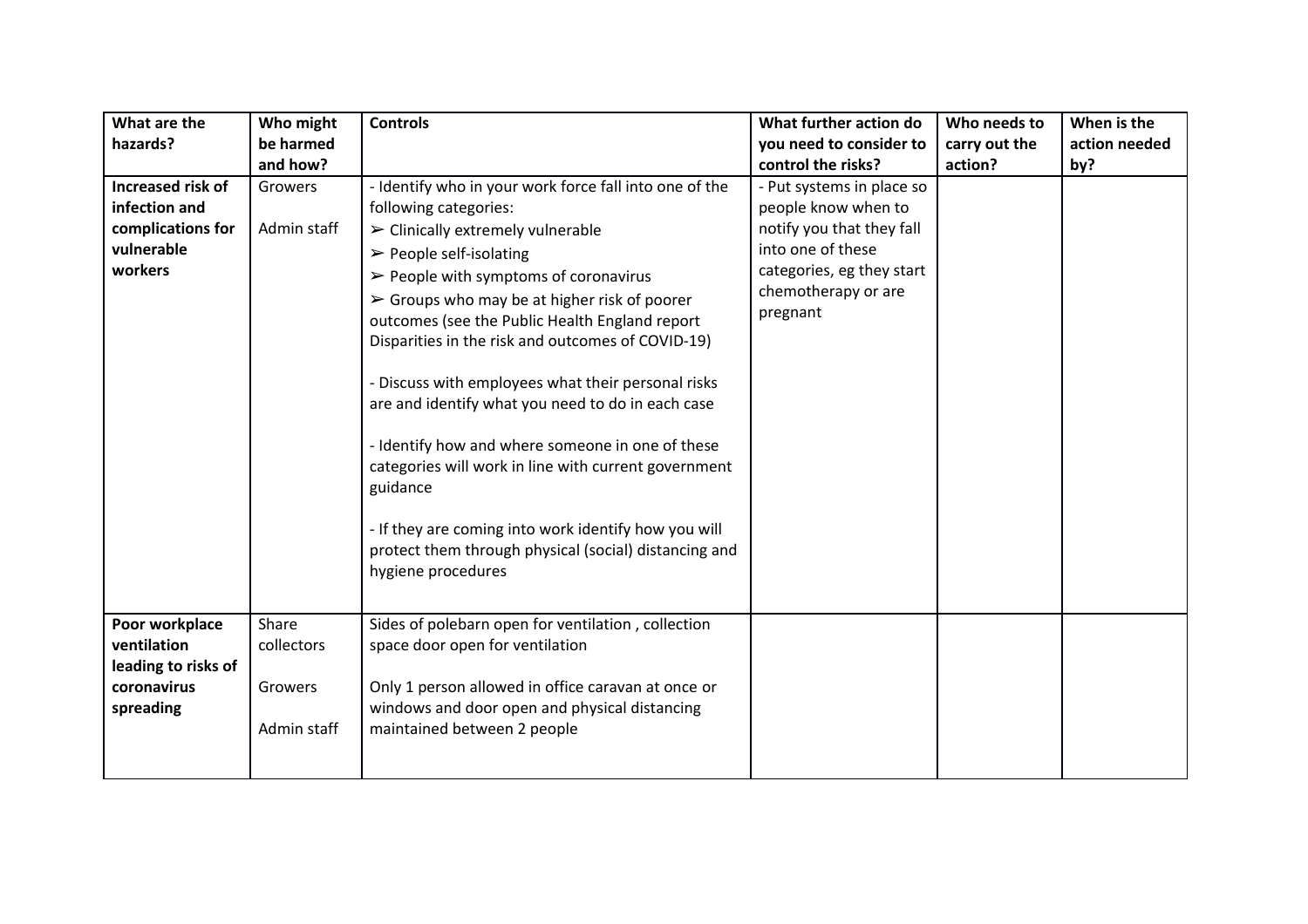| What are the      | Who might  | <b>Controls</b>                                        | What further action do   | Who needs to    | When is the   |
|-------------------|------------|--------------------------------------------------------|--------------------------|-----------------|---------------|
| hazards?          | be harmed  |                                                        | you need to consider to  | carry out the   | action needed |
|                   | and how?   |                                                        | control the risks?       | action?         | by?           |
| <b>Getting or</b> | Share      | - Provide water, soap and drying facilities at wash    | - Put signs up to remind | Done            | Done          |
| spreading         | collectors | stations                                               | people to wash their     |                 |               |
| coronavirus by    |            |                                                        | hands                    |                 |               |
| not washing       | Pop up     | - Provide information on how to wash hands properly    |                          |                 |               |
| hands or not      | restaurant | and display posters at wash stations                   | - Identify how you are   | General         | On min. twice |
| washing them      | customers  |                                                        | going to replenish hand  | Administrator / | weekly basis  |
| adequately        |            | Wash stations:                                         | washing/sanitising       | Admin           |               |
|                   | Volunteers | Car park                                               | facilities               | workshare       |               |
|                   |            | Shower room                                            |                          |                 |               |
|                   | Growers    | Outside sink                                           | - Identify how/when      | General         | On min. twice |
|                   |            | Polebarn sink                                          | you are going to clean   | administrator   | weekly basis  |
|                   | Delivery   |                                                        | tongs                    |                 |               |
|                   | drivers    | 4 sink options should cover busy collection times      |                          |                 |               |
|                   |            | given limits on number of people in collection space.  |                          |                 |               |
|                   |            | Outside sinks are always available even if other       |                          |                 |               |
|                   |            | facilities are closed (e.g. for delivery drivers)      |                          |                 |               |
|                   |            |                                                        |                          |                 |               |
|                   |            | Additionally, tongs provided for collecting food which |                          |                 |               |
|                   |            | is not normally cooked before eating (e.g. salad)      |                          |                 |               |
|                   |            |                                                        |                          |                 |               |
|                   |            |                                                        |                          |                 |               |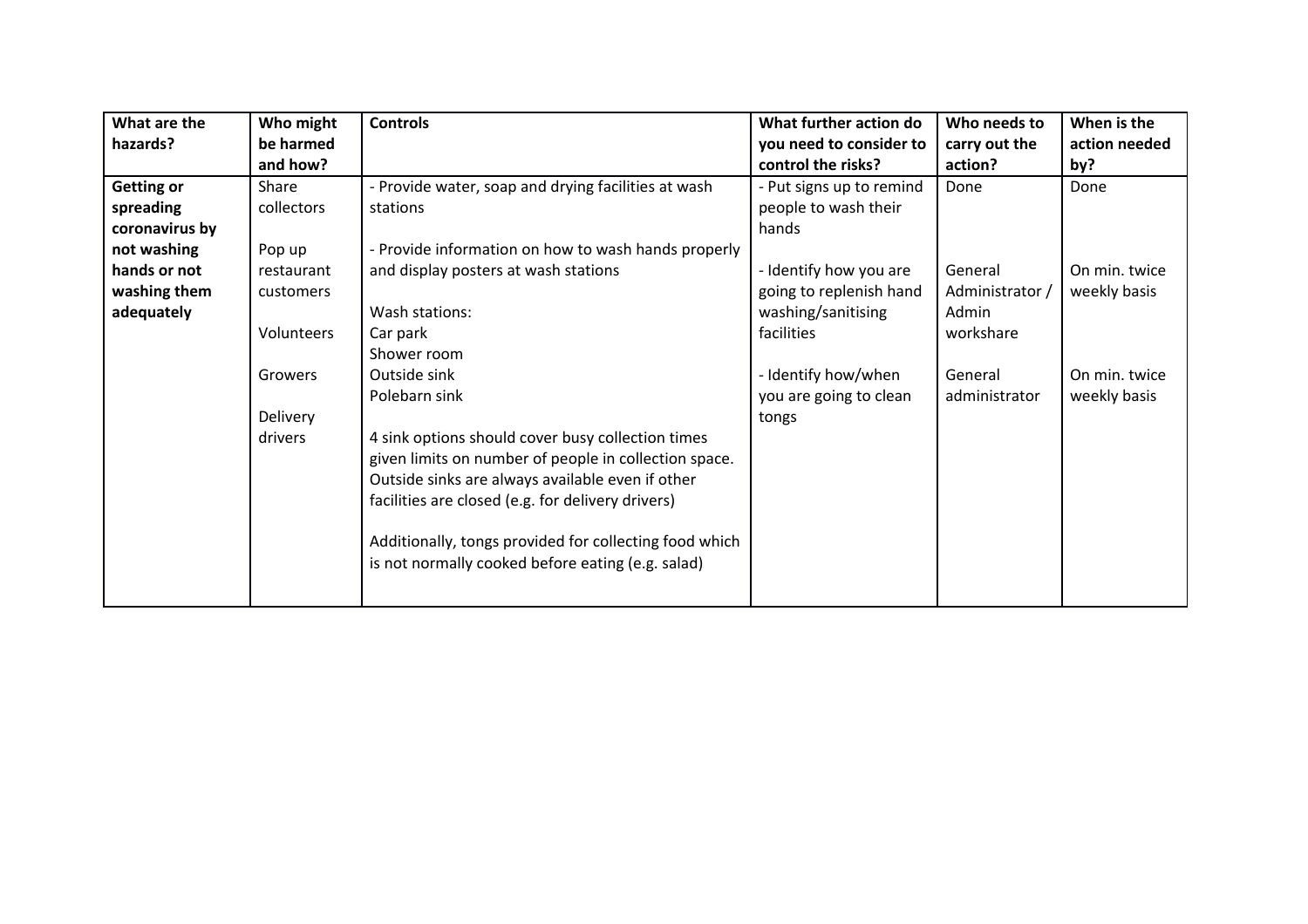| What are the      | Who might   | <b>Controls</b>                                       | What further action do  | Who needs to      | When is the   |
|-------------------|-------------|-------------------------------------------------------|-------------------------|-------------------|---------------|
| hazards?          | be harmed   |                                                       | you need to consider to | carry out the     | action needed |
|                   | and how?    |                                                       | control the risks?      | action?           | by?           |
| <b>Getting or</b> | Share       | <b>Frequently touched surfaces:</b>                   | - Put in place          |                   |               |
| spreading         | collectors  | Hand washing facilities - signage advising people to  | monitoring to make      |                   |               |
| coronavirus by    |             | turn off taps with elbow/paper towel                  | sure people are         |                   |               |
| not cleaning      | Pop up      | Scales - low risk due to masks and hand washing       | following controls, ie  |                   |               |
| surfaces,         | restaurant  | systems                                               | are carrying out the    |                   |               |
| equipment and     | customers   | Salad tongs - low risk due to masks and hand          | cleaning regimes        |                   |               |
| workstations      |             | washing systems, plus washed min. twice weekly        | implemented             |                   |               |
|                   | Growers     | Sign off sheet - low risk due to masks and hand       |                         |                   |               |
|                   |             | washing systems                                       | - Provide information   | General admin     | Before and    |
|                   | Admin Staff | Kitchen - surfaces sprayed with antibacterial cleaner | telling people who      | Kitchen users     | after use of  |
|                   |             | before and after use                                  | needs to clean and      |                   | kitchen       |
|                   |             |                                                       | when                    |                   |               |
|                   |             | - Contact with surfaces is otherwise reduced as much  |                         | General admin     | Tongs - twice |
|                   |             | as possible by leaving open doors to washing          |                         |                   | weekly        |
|                   |             | facilities, pole barn and collection space            |                         |                   |               |
|                   |             |                                                       | Replenish cleaning      | Bulk order -      | Checked       |
|                   |             | - Avoid sharing work equipment in a session; 3-4 days | products regularly -    | general admin     | weekly        |
|                   |             | between uses                                          | bulk order / on site    | Refilling on site |               |
|                   |             |                                                       | refilling               | - general         |               |
|                   |             | - Keep collection space surfaces clear to make it     |                         | admin / admin     |               |
|                   |             | easier to clean and reduce the likelihood of          |                         | workshare         |               |
|                   |             | contaminating objects                                 |                         |                   |               |
|                   |             |                                                       |                         |                   |               |
|                   |             |                                                       |                         |                   |               |
|                   |             |                                                       |                         |                   |               |
|                   |             |                                                       |                         |                   |               |
|                   |             |                                                       |                         |                   |               |
|                   |             |                                                       |                         |                   |               |
|                   |             |                                                       |                         |                   |               |
|                   |             |                                                       |                         |                   |               |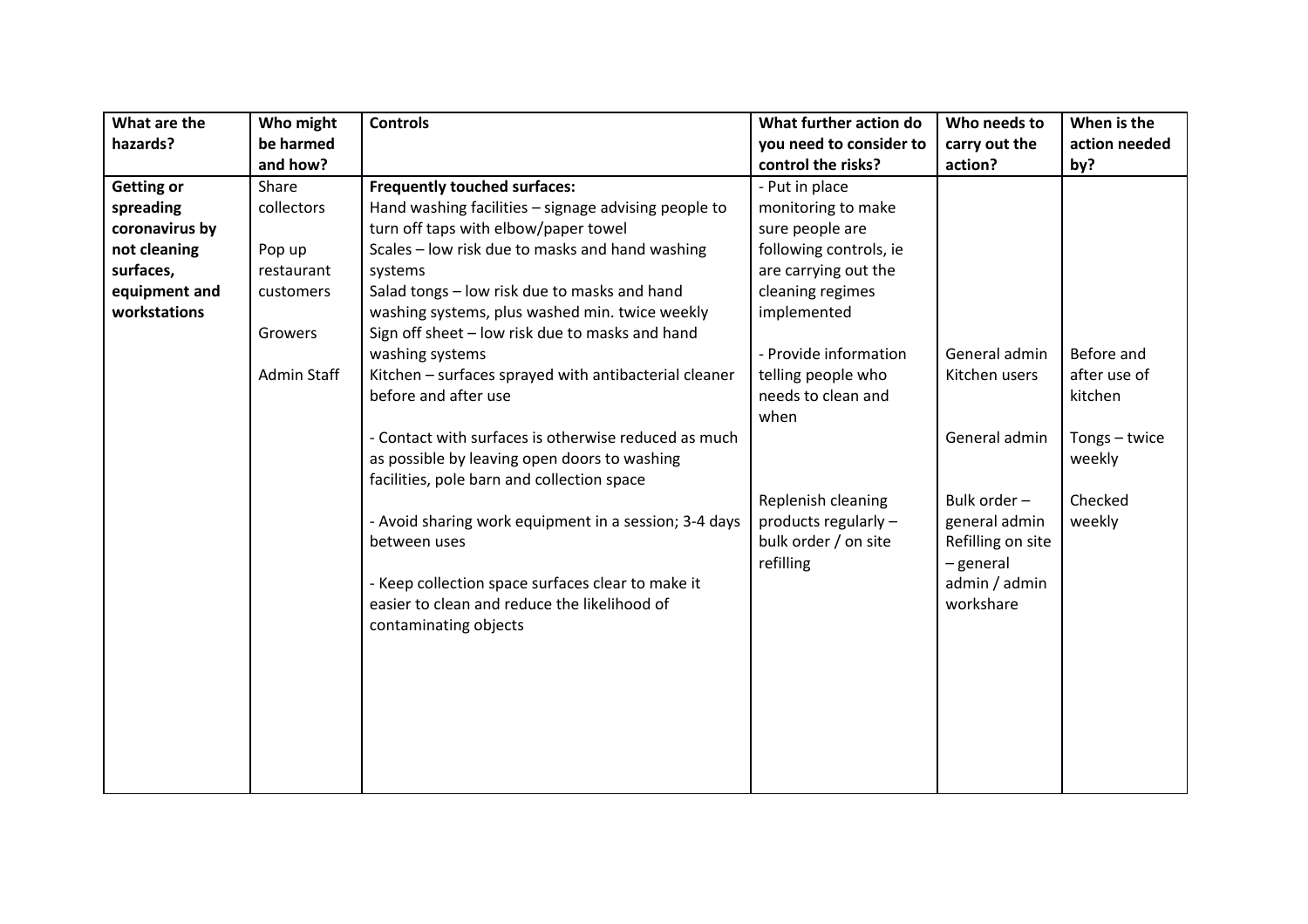| What are the          | Who might  | <b>Controls</b>                                            | What further action do  | Who needs to  | When is the   |
|-----------------------|------------|------------------------------------------------------------|-------------------------|---------------|---------------|
| hazards?              | be harmed  |                                                            | you need to consider to | carry out the | action needed |
|                       | and how?   |                                                            | control the risks?      | action?       | by?           |
| <b>Contracting or</b> | Share      | Places where physical (social) distancing would be         | - Provide signage and   | Done          | Done          |
| spreading the         | collectors | difficult in normal circumstances:                         | ways to communicate     |               |               |
| virus by not          |            | Share collection space: Limit 3 people in                  | to non-employees what   |               |               |
| physical (social)     | Volunteers | space at once, masks required, collection                  | they need to do to      |               |               |
| distancing            |            | times on Wednesdays extended by 2 hours                    | maintain physical       |               |               |
|                       | Growers    |                                                            | distancing (blackboards |               |               |
|                       |            | Steering committee meetings: Held online or                | around site, reminders  |               |               |
|                       |            | outside weather permitting                                 | in weekly emails)       |               |               |
|                       |            |                                                            |                         |               |               |
|                       |            | Queues for share collection: Reminder on<br>$\overline{a}$ |                         |               |               |
|                       |            | board for people to maintain distance whilst               |                         |               |               |
|                       |            | on site                                                    |                         |               |               |
|                       |            |                                                            |                         |               |               |
|                       |            | Work mornings (esp. polytunnels): Grower<br>$\overline{a}$ |                         |               |               |
|                       |            | on duty assigns tasks to single households                 |                         |               |               |
|                       |            | where distancing can't be maintained,                      |                         |               |               |
|                       |            | encourages different households to maintain                |                         |               |               |
|                       |            | distancing                                                 |                         |               |               |
|                       |            |                                                            |                         |               |               |
|                       |            |                                                            |                         |               |               |
|                       |            |                                                            |                         |               |               |
|                       |            |                                                            |                         |               |               |
|                       |            |                                                            |                         |               |               |
|                       |            |                                                            |                         |               |               |
|                       |            |                                                            |                         |               |               |
|                       |            |                                                            |                         |               |               |
|                       |            |                                                            |                         |               |               |
|                       |            |                                                            |                         |               |               |
|                       |            |                                                            |                         |               |               |